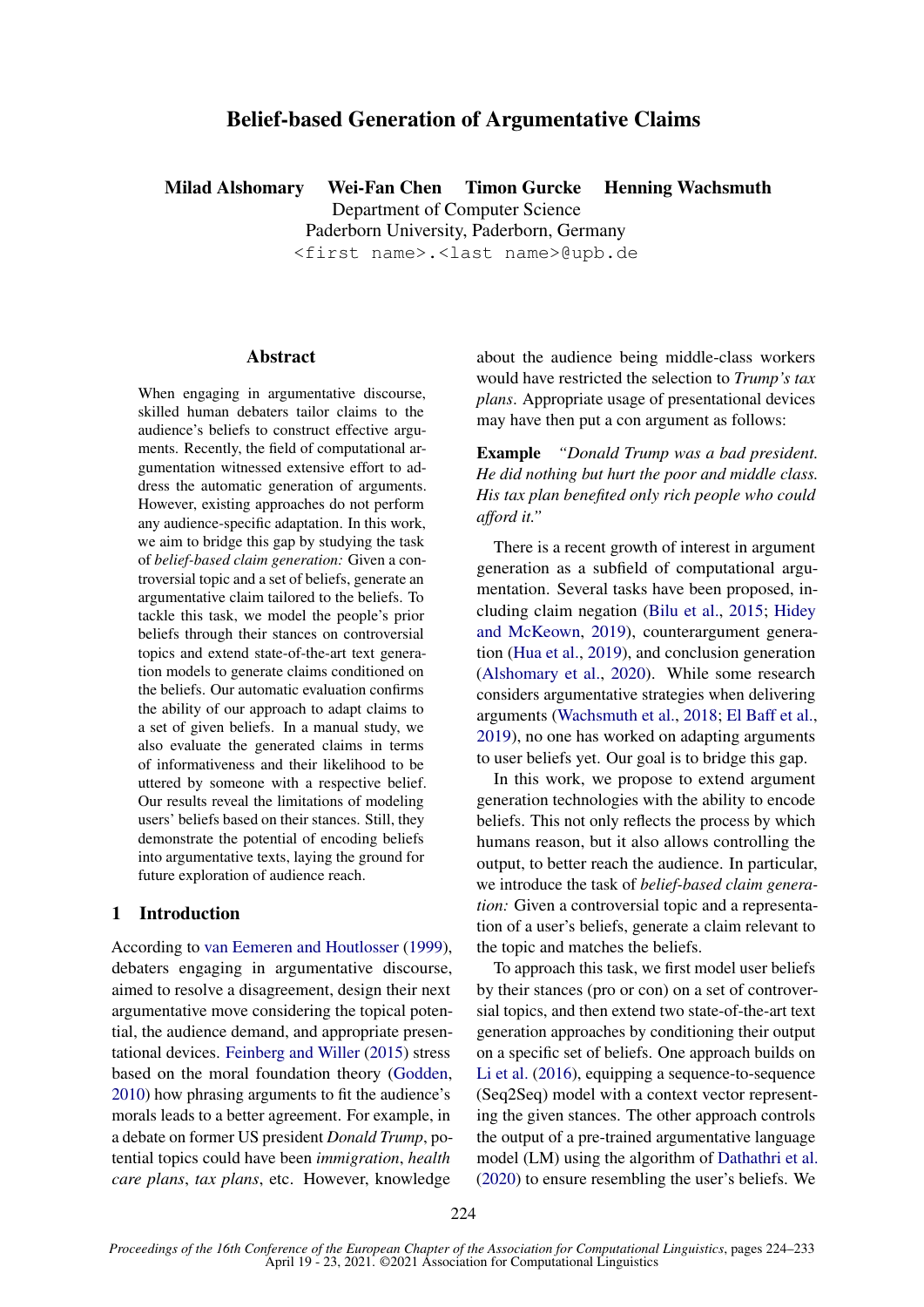study the given task empirically on the *debate.org* dataset of [Durmus and Cardie](#page-8-7) [\(2018\)](#page-8-7). The dataset contains users' arguments on various controversial topics and their stances towards the most popular topics on the website, called the *big issues*. For our purposes, we use these big issues as the controversial topics, and we model beliefs by the user's stances towards them.

In our automatic evaluation, we compare both models against their unconditioned correspondents (i.e., the same models without knowledge about a user). We assess the generated claims in terms of the similarity to the ground truth and the likelihood of carrying textual features that reflect users' stances on big issues. Our results suggest that using users' beliefs significantly increases the effectiveness of the Seq2Seq and LM in most cases. Moreover, a stance classifier trained on claims generated by the conditioned LM achieves the best-averaged accuracy across all big issues.

In a subsequent manual evaluation, we find that claims generated by the conditioned LM are more informative regarding the topic. In terms of predicting stance from generated claims, we analyze the limitations of our approach in detail, which lie in the belief encoding step. By avoiding these limitations, we find that the generated claims enable the annotators to predict correctly a stance on a given big issue in 45% of the cases (26% incorrectly). These results demonstrate the applicability of encoding a user's beliefs into argumentative texts, enabling future research on the effect of belief-based argumentative claims on audiences.

The contribution of this work is threefold<sup>[1](#page-1-0)</sup>:

- A new task, *belief-based claim generation*.
- An approach to model and match users' beliefs in the generation of arguments.
- Empirical evidence of the applicability of encoding beliefs into argumentative texts.

### 2 Related Work

Early research on argument generation aimed to create argumentative texts starting from a symbolic representation [\(Zukerman et al.,](#page-9-4) [2000;](#page-9-4) [Grasso et al.,](#page-9-5) [2000;](#page-9-5) [Carenini and Moore,](#page-8-8) [2006\)](#page-8-8). Conceptually, those approaches all had a similar architecture consisting of three main phases: text planning, sentence planning, and realization [\(Stede et al.,](#page-9-6) [2018\)](#page-9-6). While they included a user model to a certain extent and aimed to generate convincing arguments, they were still performed on a limited scale.

With the tremendous advances of NLP and machine learning since then, research has begun to address different tasks in the realm of argument generation, showing promising results. [Hua et al.](#page-9-1) [\(2019\)](#page-9-1) proposed a neural network-based framework for generating counter-arguments. Both [Bilu et al.](#page-8-3) [\(2015\)](#page-8-3) and [Hidey and McKeown](#page-9-0) [\(2019\)](#page-9-0) addressed the task of claim negation, using a rule-based and a neural approach respectively. Also, [Sato et al.](#page-9-7) [\(2015\)](#page-9-7) proposed an approach to argument generation based on sentence retrieval, in which, given a topic, a set of paragraphs covering different aspects is generated. However, these approaches are agnostic to the target audience.

[Chen et al.](#page-8-9) [\(2018\)](#page-8-9) modified the political bias of (often claim-like) news headlines using style transfer, accounting for general political sides (left and right) at least. Moreover, [Wachsmuth et al.](#page-9-2) [\(2018\)](#page-9-2) modeled rhetorical strategies in argument synthesis conceptually, but its computational realization [\(El Baff et al.,](#page-8-5) [2019\)](#page-8-5) considers the audience implicitly only, using a language model approach to select and arrange argumentative discourse units that are phrased in an argument.

In the field of conversational AI, researchers have utilized machine translation techniques to tackle the task of dialog generation [\(Ritter et al.,](#page-9-8) [2011\)](#page-9-8). [Li et al.](#page-9-3) [\(2016\)](#page-9-3) worked on augmenting sequence-to-sequence models by learning persona vectors from the given data. In a similar fashion, one of our approaches extends such a model by a context vector representing a user's belief. Here, however, we deal with argumentative text.

Progress in the field of text generation has been made due to the availability of large pre-trained language models [\(Devlin et al.,](#page-8-10) [2018;](#page-8-10) [Solaiman et al.,](#page-9-9) [2019\)](#page-9-9). While these models excel in generating coherent texts, ensuring a generated text possesses a certain property is not straightforward. Some research tackled this limitation, offering ways to better control the output [\(Keskar et al.,](#page-9-10) [2019;](#page-9-10) [Ziegler](#page-9-11) [et al.,](#page-9-11) [2019\)](#page-9-11). One of the most flexible of such approaches is by [Dathathri et al.](#page-8-6) [\(2020\)](#page-8-6), which does not require fine-tuning for each controlling theme. Their algorithm conditions the output of a language model to contain certain properties defined by a discriminative classifier or a bag-of-words. One of our approaches makes use of this algorithm to condi-

<span id="page-1-0"></span> ${}^{1}$ Code can be found under: [http://www.github.com/](http://www.github.com/webis-de/eacl21-belief-based-claim-generation) [webis-de/eacl21-belief-based-claim-generation](http://www.github.com/webis-de/eacl21-belief-based-claim-generation)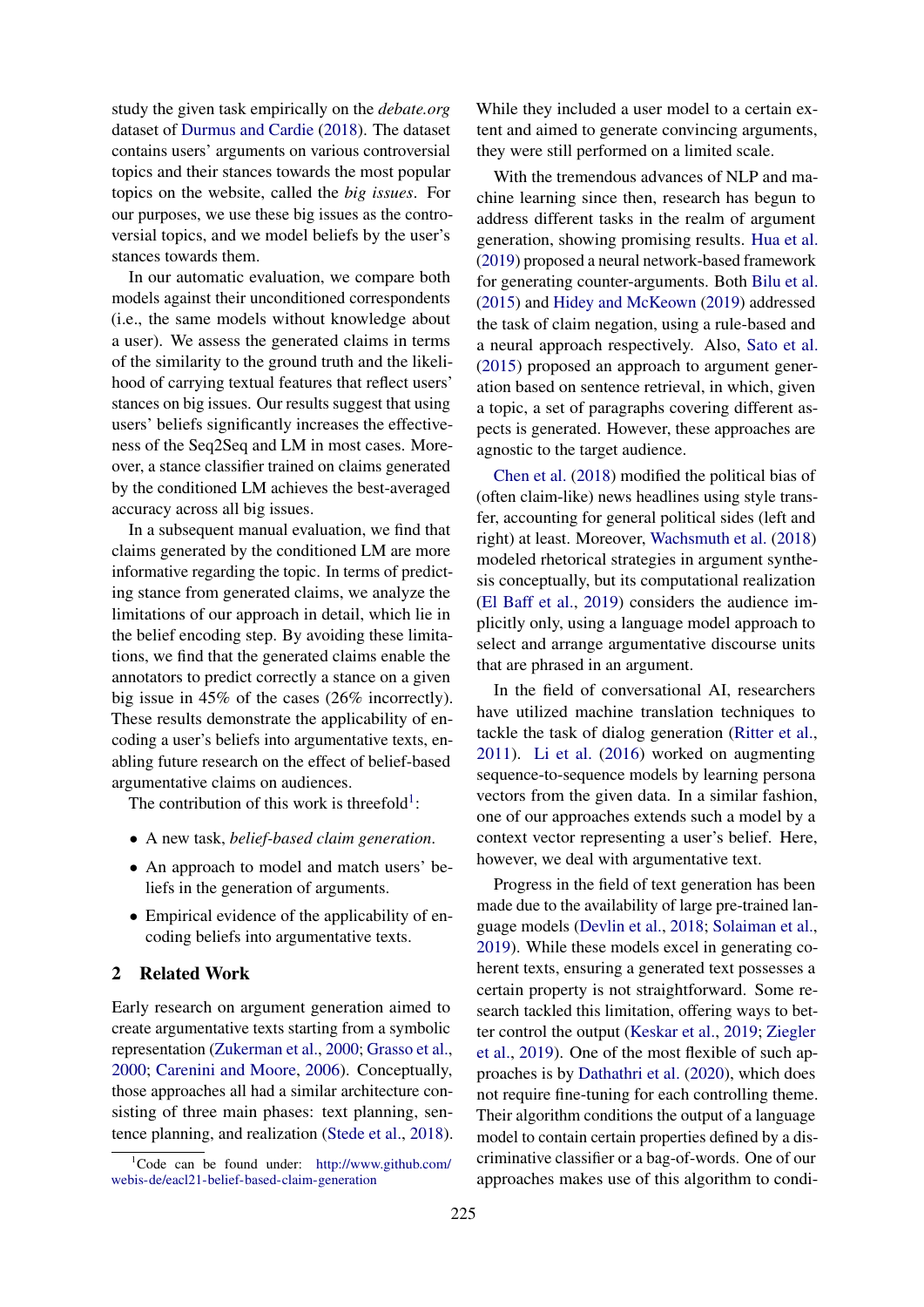tion the output of an argumentative language model on a bag-of-words that represents a user's beliefs. A recent relevant work by [Schiller et al.](#page-9-12) [\(2020\)](#page-9-12) deals with the generation of aspect-controlled arguments. Similar to us, the authors utilize a pre-trained language model to generate arguments on a specific topic, with a controlled stance and aspect. Their focus is on topical aspects of arguments, though, and their approach based on [Keskar et al.](#page-9-10) [\(2019\)](#page-9-10) is limited to a predefined set of topics and aspects.

### 3 Task

Due to the importance of audience in argumentation when aiming for persuasiveness [\(van Eemeren](#page-8-0) [and Houtlosser,](#page-8-0) [1999\)](#page-8-0), and due to the fact that humans comply to certain morals that shape their beliefs and affect their reasoning [\(Godden,](#page-8-2) [2010;](#page-8-2) [Feinberg and Willer,](#page-8-1) [2015\)](#page-8-1), we introduce the audience's beliefs as a new dimension to the argument generation process in this work. For this, we propose a new task, belief-based claim generation:

*Given a controversial topic and a representation of the audience's beliefs, generate a claim that is both relevant to the topic and matches the beliefs.*

We focus this task on generating *claims* rather than full arguments to keep it simple and because claims denote the main units from which arguments are built. As shown by [Feinberg and Willer](#page-8-1) [\(2015\)](#page-8-1), better agreement is achieved when arguments are framed with respect to audience's beliefs. Therefore, we argue that studying the mentioned task will enable argumentation technology, knowing its audience, to generate more convincing arguments, bridging the gap between disagreeing parties.

# 3.1 Data

To study the proposed task, a dataset is needed in which information about users revealing their beliefs as well as their arguments on various topics are given. Here, we build upon the dataset introduced by [Durmus and Cardie](#page-8-7) [\(2018\)](#page-8-7), which was collected from *debate.org*, an online platform where users can engage in debates over controversial topics and share their profiles. The dataset contains users' arguments as answers to topic questions and engagement in debates, along with various user information, including a user's self-specified stances (pro or con) on up to 48 predefined popular controversial topics, called *big issues*.

<span id="page-2-0"></span>

| <b>Dataset</b> | # Claims | # Topics | # Users |
|----------------|----------|----------|---------|
| Training set   | 41 288   | 22.241   | 5189    |
| Validation set | 5028     | 2450     | 2.509   |
| Test set       | 5154     | 2.728    | 2.512   |
| Full dataset   | 51470    | 27419    | 5189    |

Table 1: Number of claims, topics, and users in each of the training, validation, and test set of the data used in this paper.

In our dataset, for the task at hand, we keep only users who have at least three arguments and stated their stance on at least one of the big issues. For those, we collected their arguments along with the topics and stances. In total, the dataset contains around 51k claims, on 27k topics from 5k users. We randomly split the dataset per topic into  $10\%$ test and 90% training. 10% of the latter are used as the validation set. Statistics are given in Table [1.](#page-2-0)

To develop approaches to the belief-based claim generation task, we need training data where claims can be identified as such. Since claim detection is not our focus, we preprocess all data using the claim detection approach of [Chakrabarty et al.](#page-8-11) [\(2019\)](#page-8-11). In particular, we score the likelihood of each sentence being a claim, and only keep the one with the highest score as the user's claim on the topic. To evaluate the model, we created a sample of 100 arguments, and two annotators decided whether the extracted sentence represents a claim on the given topic or not. In terms of full agreement, the model extracted claims correctly in 81% of the cases, the Cohen's  $\kappa$  inter-annotator agreement being 0.3. We note that this preprocessing step produces some noise in the data, mainly affecting the training of our Seq2Seq model below.

# 4 Approach

To study our research question, we propose and compare two approaches that build on top of known techniques for text generation. Both approaches rely on modeling users' beliefs via their stances on big issues. The first is an extension of the Seq2Seq model [\(Sutskever et al.,](#page-9-13) [2014\)](#page-9-13), where the user's stances are encoded as a context vector, while the second conditions the output of a pre-trained argumentative language model via a bag-of-words, constructed based on stances on big issues.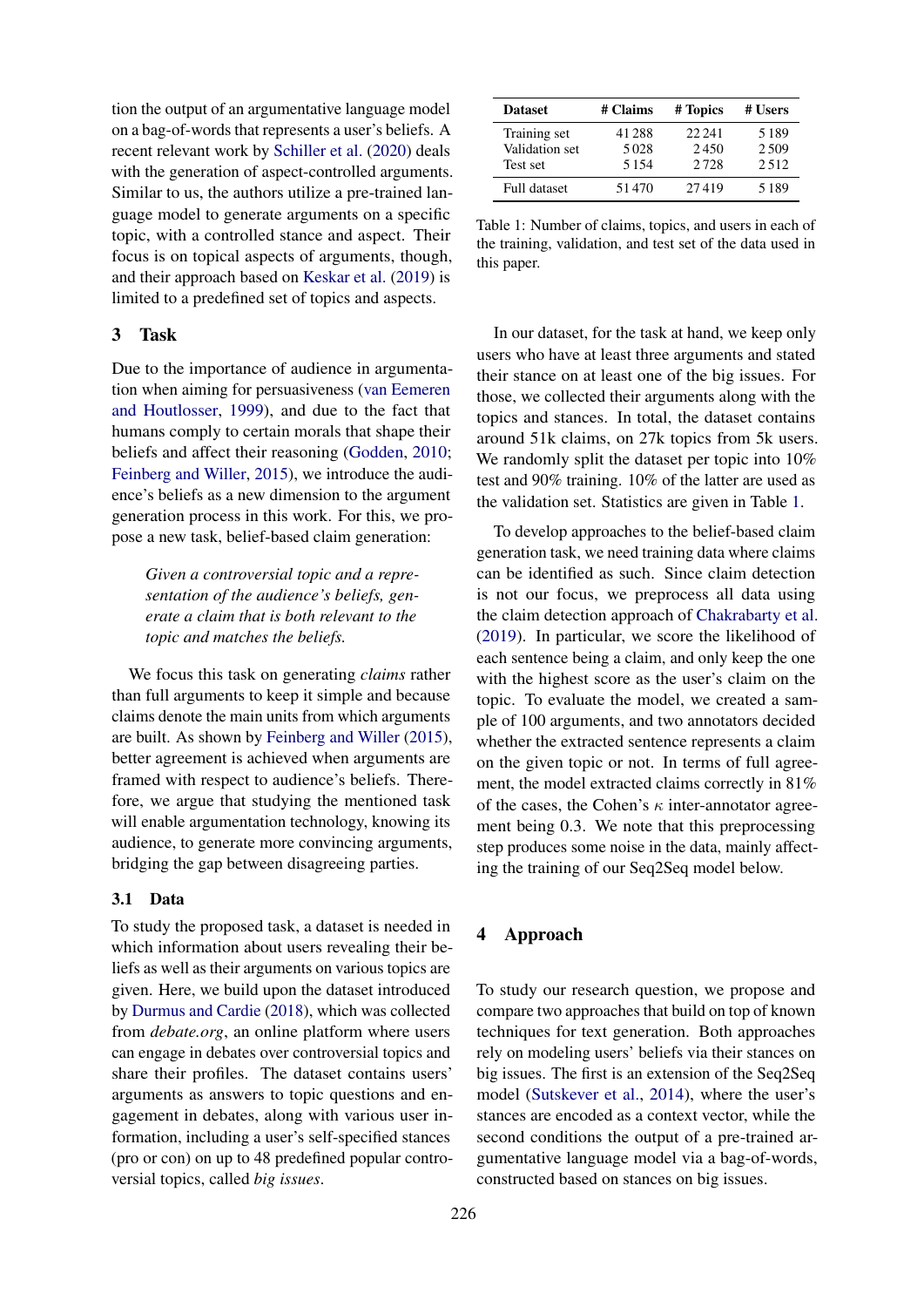#### 4.1 Seq2Seq-based Model

Given a topic, as a sequences of words  $T =$  $(w_1, w_2, ..., w_n)$ , a user vector  $\overrightarrow{U} \in \{0, 1\}^k$  with  $k$  being the number of big issues, and a claim as a sequence of words  $C = (w_1, w_2, ..., w_m)$ , first an LSTM-based encoder consumes the input topic and produces a hidden state  $\vec{h}$ , which is used to initialize the LSTM-based decoder. The user vector  $U$  is projected into a new embedding space via a feed forward network with a learned weight matrix  $W_U$ , producing a new vector,  $\overrightarrow{V}$ :

$$
\overrightarrow{V} = \sigma(W_U \cdot \overrightarrow{U})
$$

Following [Li et al.](#page-9-3) [\(2016\)](#page-9-3), our  $\overrightarrow{V}$  is served as their speaker embedding in the model. The difference between the speaker model in [Li et al.](#page-9-3) [\(2016\)](#page-9-3) and this model is that the vector  $\overrightarrow{V}$  is not explicitly predefined but rather learned from the data, while in our model it is already predefined as a binary vector representing the user's stances on big issues. By augmenting the Seq2Seq model with a context user vector, the model is supposed to capture the correlation between users' stances on big issue and the corresponding claims. Once the correlation is learned, the model can generate a claim utilizing not only the topic, but also the stances on big issues of the target user, which reflect the beliefs.

#### 4.2 Conditioned Language Model

In this approach, we represent a user's stances on big issues as a bag-of-words. We then use the topic as a prompt for a pre-trained argumentative language model (LM) to synthesize a claim conditioned using the algorithm of [Dathathri et al.](#page-8-6) [\(2020\)](#page-8-6). The synthesis process is illustrated in Figure [1.](#page-3-0)

Argumentative Language Model Since we aim to generate *claims* in particular, a standard LM is not enough. To model argumentative language, we take a LM pre-trained on general language and finetune it on a large set of arguments (in our experiments, we use the corpus of [Ajjour et al.](#page-8-12) [\(2019\)](#page-8-12)). The result is an LM that is able to generate argumentative text.

Belief-based Bag-of-words Next, we build a bag-of-words that represents the beliefs of a user. We learn this from the user's stances on the big issues. For example, a user pro *abortion* would likely be pro *choice*. Hence, words such as *right* and *choice* are candidates to be included in their

<span id="page-3-0"></span>

Figure 1: The synthesis process of the conditioned LM on the topic "Whaling", given a user who is pro *environmental protection* and *global warming* and con *torture*. Steps: (1) Building  $U_{bow}$ , based on stances (2) Forward pass through the LM to generate a token, *sport* (3) Updating the LM history  $H_t$ , based on  $p(U_{bow}|x)$ , and (4) Generating from the new history  $\hat{H}_t$  a new token *cruel*.

belief-based bag-of-words. To this end, we first build two bag-of-words representations for each big issue, one for the pro and for the con side. For a user, we then construct a belief-based bag-of-words based on their stances on big issues.

To build a representative pro and con bag-ofwords for each big issue, we follow the topic signature approach of [Lin and Hovy](#page-9-14) [\(2000\)](#page-9-14). Given a big issue, we first collect from some corpus of arguments three sets: relevant pro arguments  $R_{pro}$ , relevant con arguments  $R_{con}$ , and a random set of non-relevant arguments  $\hat{R}$ . For each relevant set, we then compute a likelihood ratio for all its words with respect to  $R$  and keep only words with a score higher than a specific threshold  $\tau$ , resulting in two sets of words,  $W_{pro}$  and  $W_{con}$ . Since a word may appear in both sets, we remove it from the set where it occurs fewer times. Finally, we sort words according to their likelihood ratio and keep in both  $W_{pro}$  and  $W_{con}$  the top k words, forming the final pro and con bag-of-words respectively.

Claim Generation Given a user (represented by stances on big issues) and a topic, we construct a belief-based bag-of-words (Step 1 in Figure [1\)](#page-3-0):

$$
U_{bow} = W_1 \cup W_2 \cup \ldots \cup W_n
$$

where  $W_i$  is the pro bag-of-words if the stance is pro and the con bag-of-words otherwise. Then, we use the topic as a prompt and the user's bagof-words  $U_{bow}$  to condition the generated claim (see Figure [1\)](#page-3-0). In particular, given a transformer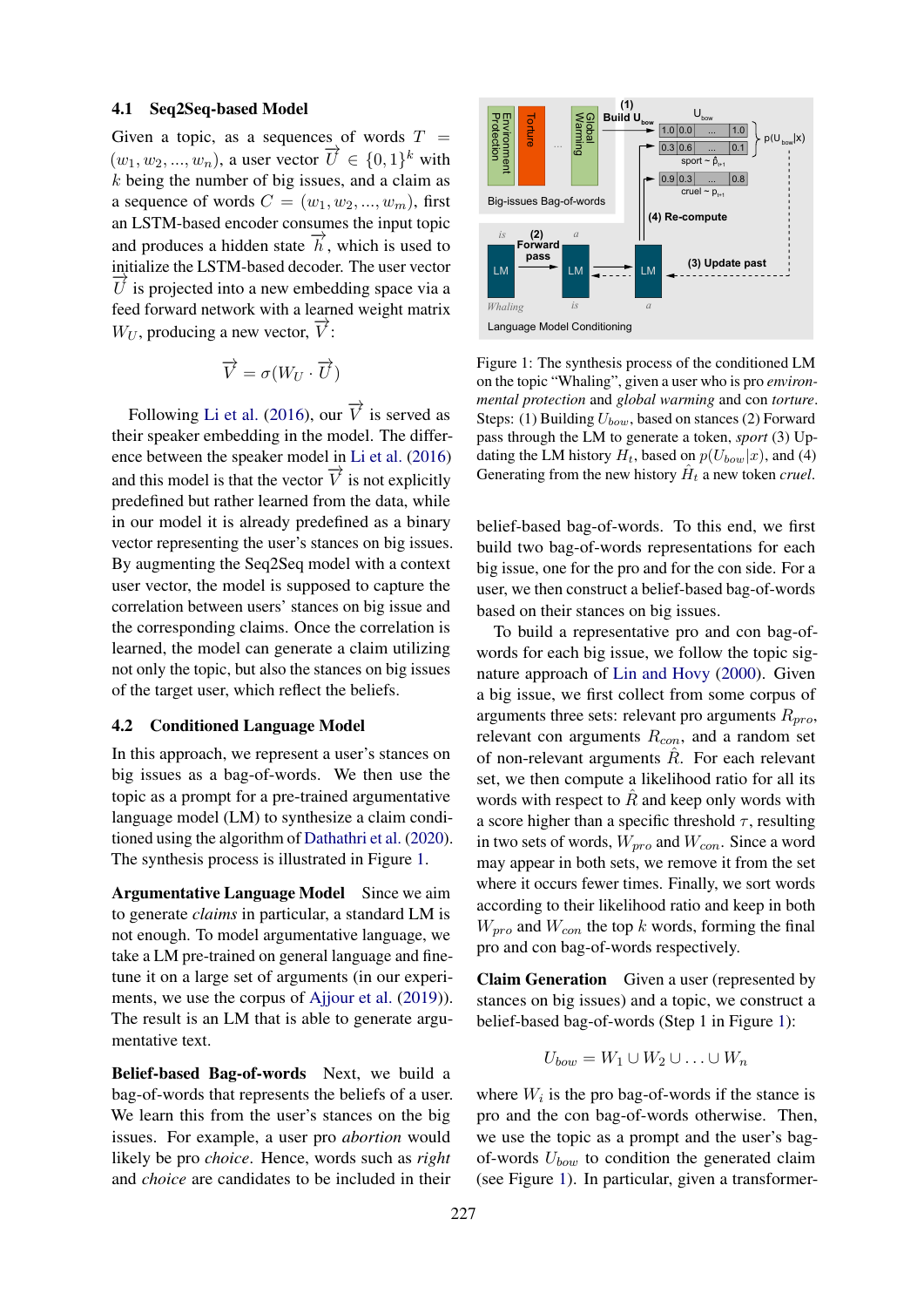based LM [\(Vaswani et al.,](#page-9-15) [2017\)](#page-9-15), a token  $x_{t+1}$  is generated at each time step as follows:

$$
o_{t+1}, H_{t+1} = LM(x_t, H_t)
$$

$$
x_{t+1} \sim p_{t+1} = Softmax(W \cdot o_{t+1})
$$

where  $H_t$  represents the history of the LM. Using the algorithm of [Radford et al.](#page-9-16) [\(2019\)](#page-9-16), called Plug and Play LM (PPLM), an update to the past,  $\Delta H$ , is computed to control the generated claim, based on the sum of the log likelihood  $p(U_{bow}|x)$  of all words in the belief-based bag-of-words. Then the new history,  $\hat{H}_t = H_t + \Delta H_t$ , is used as in the previous equations to draw a new distribution  $\hat{p}_{t+1}$ , of which a new token is sampled. To ensure fluency in the generated text,  $\Delta H$  is further modified to ensure a high log-likelihood  $p(x)$  with respect to the LM. More details on the algorithm can be found in the work of [Radford et al.](#page-9-16) [\(2019\)](#page-9-16).

In short, through fine-tuning an LM on argumentative text, we tune it to generate claims. Using the topic as a prompt, we ensure that the claim is on the topic. Finally, the PPLM represents beliefs, modeled as a bag-of-words  $U_{bow}$ , in the claim.

# 5 Automatic Evaluation

In this section, we evaluate whether utilizing user's beliefs as input, modeled as stances on big issues, leads to claims that better match the ground-truth claims and reveal the input stances on big issues.

### 5.1 Experimental Setup

On one hand, we compute the BLEU and ME-TEOR scores of the generated claims with respect to the ground-truth claims. On the other hand, we compute the likelihood that the generated claims possess textual features that reflect the input user's beliefs. We do so by measuring the accuracy of predicting user's stances on big issues given the generated claims. We compute this accuracy for each of the 48 big issues individually and report the results for all of them. To this end, we carry out the following three steps for a given approach.

First, we generate claims for all given users and topics in the test dataset. Second, we keep only instances in which users have a stance (pro/con) on the tested big issue, and split the filtered dataset into training and test. Finally, we train a simple TF-IDF based linear classifier on the training set to predict the stance on the big issue given the text of the claim. The accuracy of the classifier on the test

<span id="page-4-1"></span>

| Approach               | BLEU-1   | <b>BLEU-3</b> | <b>METEOR</b> |
|------------------------|----------|---------------|---------------|
| S2S-baseline           | 18.2%    | $0.44\%$      | 16%           |
| S <sub>2</sub> S-model | $18.4\%$ | $^*$ 0.46%    | 16%           |
| LM-baseline            | $9.6\%$  | $0.26\%$      | 8%            |
| LM-conditioned         | $12.0\%$ | 0.16%         | $11\%$        |

Table 2: BLEU and METEOR scores of the claims of each evaluated approach compared to the ground-truth claims. Values marked with \* are significantly better than the respective baseline at  $p < .05$  (student's t-test).

split then quantifies the likelihood of the generated claims possessing textual features that reflect the stance on the corresponding big issue.

#### 5.2 Implementation Details

In the following, we give implementation details of our approaches and the corresponding baselines:

Seq2seq-based Model Based on the OpenNMT framework [\(Klein et al.,](#page-9-17) [2017\)](#page-9-17), the encoder and decoder are each two-layer LSTMs of hidden size 512 with GloVe word embeddings of size 300. Users' stances on big issues are represented as a one-hot encoded vector, and then projected into 16 dimensions space through a one-layer dense neural network. We trained the model with the Adagrad optimizer (batch size 16) and refer to it as *S2S-model*.

Conditioned Language Model We constructed the pro/con relevant argument sets  $(R_{pro}, R_{con})$  by querying the respective big issue from the API provided by [Ajjour et al.](#page-8-12) [\(2019\)](#page-8-12) and extracting pro/con arguments from the top 60 results. For the non-relevant argument set  $(R)$ , we used the same corpus [\(Ajjour et al.,](#page-8-12) [2019\)](#page-8-12) and randomly selected 100 arguments. We eliminated all words with a score under  $\tau = 10$  and finally kept the top  $k = 25$ words from each set  $(R_{pro}, R_{con})$  to represent the bag-of-words.[2](#page-4-0)

To model the argumentative language, we finetuned the GPT-2 model on the corpus of [Ajjour](#page-8-12) [et al.](#page-8-12) [\(2019\)](#page-8-12), which contains around 400k arguments. The fine-tuning was performed using the transformers framework [\(Wolf et al.,](#page-9-18) [2019\)](#page-9-18). We used the topic as a prompt to trigger the generation process. However, since some topics are phrased as a question (e.g, "is abortion wrong?"), we extracted the noun phrase from the topic and used it as a prompt. For conditioning the generated claim,

<span id="page-4-0"></span> $2$ We refrained from tuning the parameters here since we do not have a ground truth.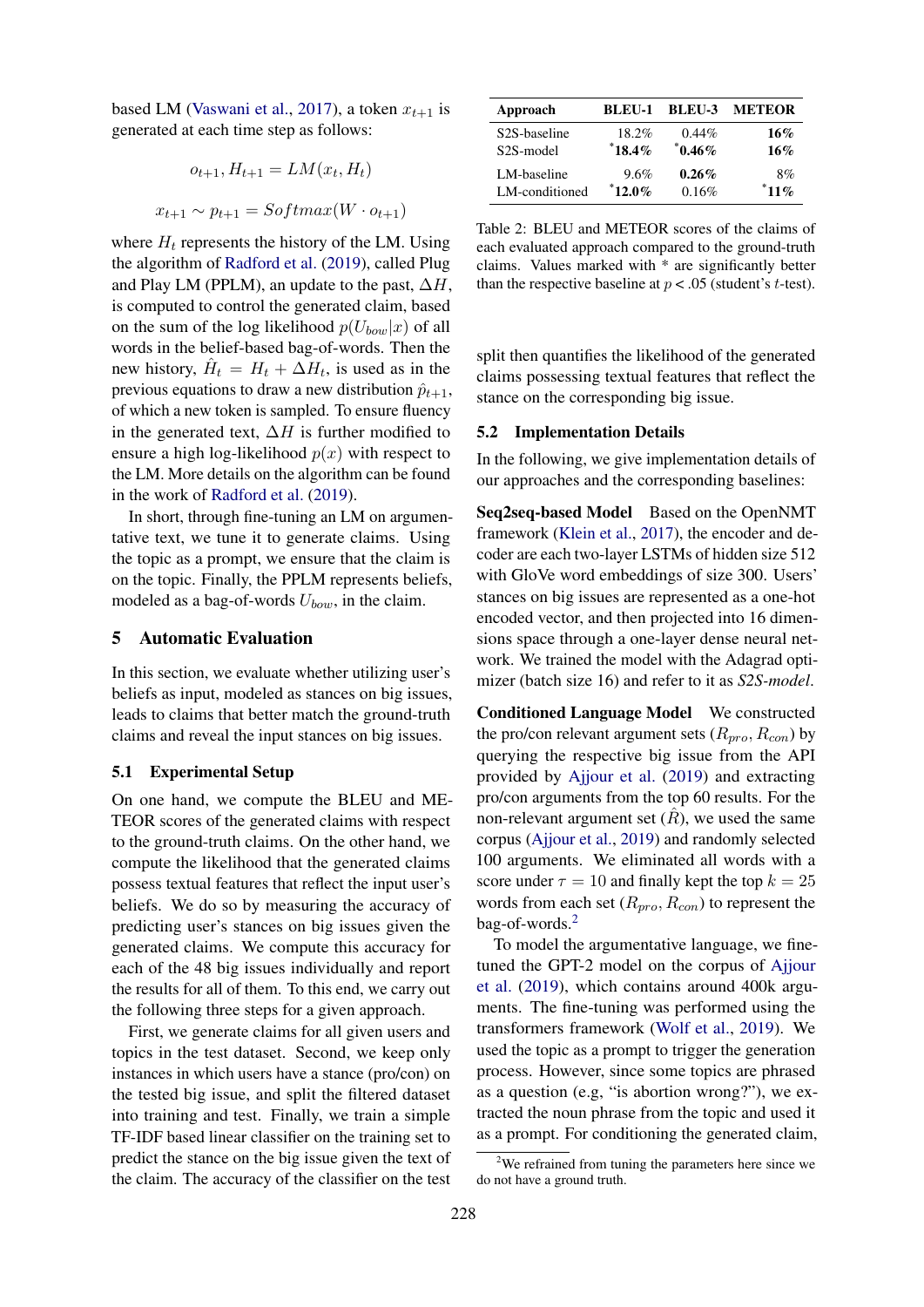<span id="page-5-2"></span>

| Approach                  |                 | Death          | Gav  | Drug  |       | Global Environm. Medical Smok. Minim. Border<br>Abortion penalty Marriage legaliz. warming protection mariju. |      | ban  | wage | fence | <b>All 48</b><br>big issues |
|---------------------------|-----------------|----------------|------|-------|-------|---------------------------------------------------------------------------------------------------------------|------|------|------|-------|-----------------------------|
| Ground-truth              | 0.49            | 0.59           | 0.55 | 0.55  | 0.55  | 0.55                                                                                                          | 0.50 | 0.53 | 0.48 | 0.62  | 0.52                        |
| S <sub>2</sub> S-baseline | 0.49            | 0.48           | 0.52 | 0.45  | 0.51  | 0.51                                                                                                          | 0.57 | 0.53 | 0.53 | 0.46  | 0.50                        |
| S <sub>2</sub> S-model    | 0.55            | 0.55           | 0.45 | 0.45  | 0.51  | 0.58                                                                                                          | 0.57 | 0.53 | 0.49 | 0.52  | 0.51                        |
| LM-baseline               | 0.48            | 0.50           | 0.54 | 0.49  | 0.54  | 0.56                                                                                                          | 0.51 | 0.45 | 0.59 | 0.46  | 0.50                        |
| LM-conditioned            | $^{\circ}$ 0.58 | $\degree$ 0.53 | 0.45 | 0.56  | *0.61 | 0.58                                                                                                          | 0.58 | 0.53 | 0.65 | 0.50  | 0.54                        |
| $#$ Training              | 1 610           | 1532           | 2098 | 1.538 | 1960  | 2 1 9 6                                                                                                       | 2096 | 1370 | 1580 | 1092  | $\overline{\phantom{a}}$    |
| # Test                    | 350             | 366            | 196  | 316   | 156   | 86                                                                                                            | 138  | 294  | 172  | 280   |                             |

Table 3: Accuracy of each classifier trained on claims generated by the evaluated approaches to predict the stance, on the 10 most frequent big issues as well as on average over all 48 big issues. Values marked with \* are significantly better than corresponding baseline at  $p < 0.05$  according to a one-tailed Student's t-test.

we used the PPLM implementation [\(Dathathri et al.,](#page-8-6) [2020\)](#page-8-6) [3](#page-5-0) . We call this model the *LM-conditioned*.

Baselines To evaluate the gain of encoding user's beliefs, we compare our two approaches to the corresponding version without stances on big issues as an input. We refer to these baselines as *S2Sbaseline* and *LM-baseline* respectively<sup>[4](#page-5-1)</sup>.

#### 5.3 Results

Table [2](#page-4-1) shows the results of our approaches and the baselines in terms of BLEU and METEOR.

For *S2S*, the BLEU scores of our approach are significantly better than the baseline. The *LMconditioned* is significantly better than the baseline version in terms of BLEU-1 and METEOR. In general, the S2S-model has the highest scores across all measures. The reason may be that it was trained in a supervised manner on the given dataset, whereas the *LM-model* was only fine-tuned in an unsupervised way on a different argument corpus.

Regarding the encoding of user stances, Table [3](#page-5-2) shows the accuracy of a linear classifier trained to predict the stance from the claims generated by each approach as well as from the ground-truth, on average and on the 10 most frequent big issues. A complete table with all big issues can be found in the appendix.

The best average accuracy across all the big issues is achieved by the *LM-model* (0.54). Compared to the corresponding baselines, the LMmodel and the *S2S-model* generated claims that boosted the accuracy of the stance classifier on 33 (69%) and 21 (44%) of all big issues respectively. Overall, in 20 of the big issues, the best accuracy was achieved on the claims generated by the conditioned LM, compared to only nine big issues for the S2S-model. This indicates that the LM-conditioned can better encode a user's beliefs, modeled as stances on big issues, into generated claims.

#### 6 Manual Evaluation

To obtain more insights into belief-based claim generation, we let users manually evaluate the output of the given approaches. Upon inspecting a sample of generated claims by our approaches, we noticed that the *LM-conditioned* produces more fluent and informative texts. Accordingly, we focused on the LM-conditioned and its baseline in the evaluation, where we conducted two user studies. The goal of the first was to assess the quality of the bigissue bag-of-words collected automatically, while the second targeted the output of the LM-model, its baseline, and a variant that utilizes a manually refined bag-of-words.

#### 6.1 Automatic Collection of Bag-of-words

To keep the manual annotation effort manageable, we evaluated only the top-10 big issues. Two authors of this paper categorized each word in the pro/con bag-of-words of the corresponding big issue into five categories, *c1–c5*:

- c1: Word irrelevant to the big issue.
- c2: Relevant word, wrong stance.
- c3: Relevant word, both stances possible.
- c4: Relevant word, correct stance.
- c5: Very relevant word, correct stance.

<span id="page-5-1"></span><span id="page-5-0"></span><sup>&</sup>lt;sup>3</sup> step-size=0.15 and the repetition-penalty=1.2

<sup>&</sup>lt;sup>4</sup>A baseline that uses the corresponding bag-of-words of the targeted topic to guide the generation wouldn't be valid, since we don't have information on the user's stance on this targeted topic.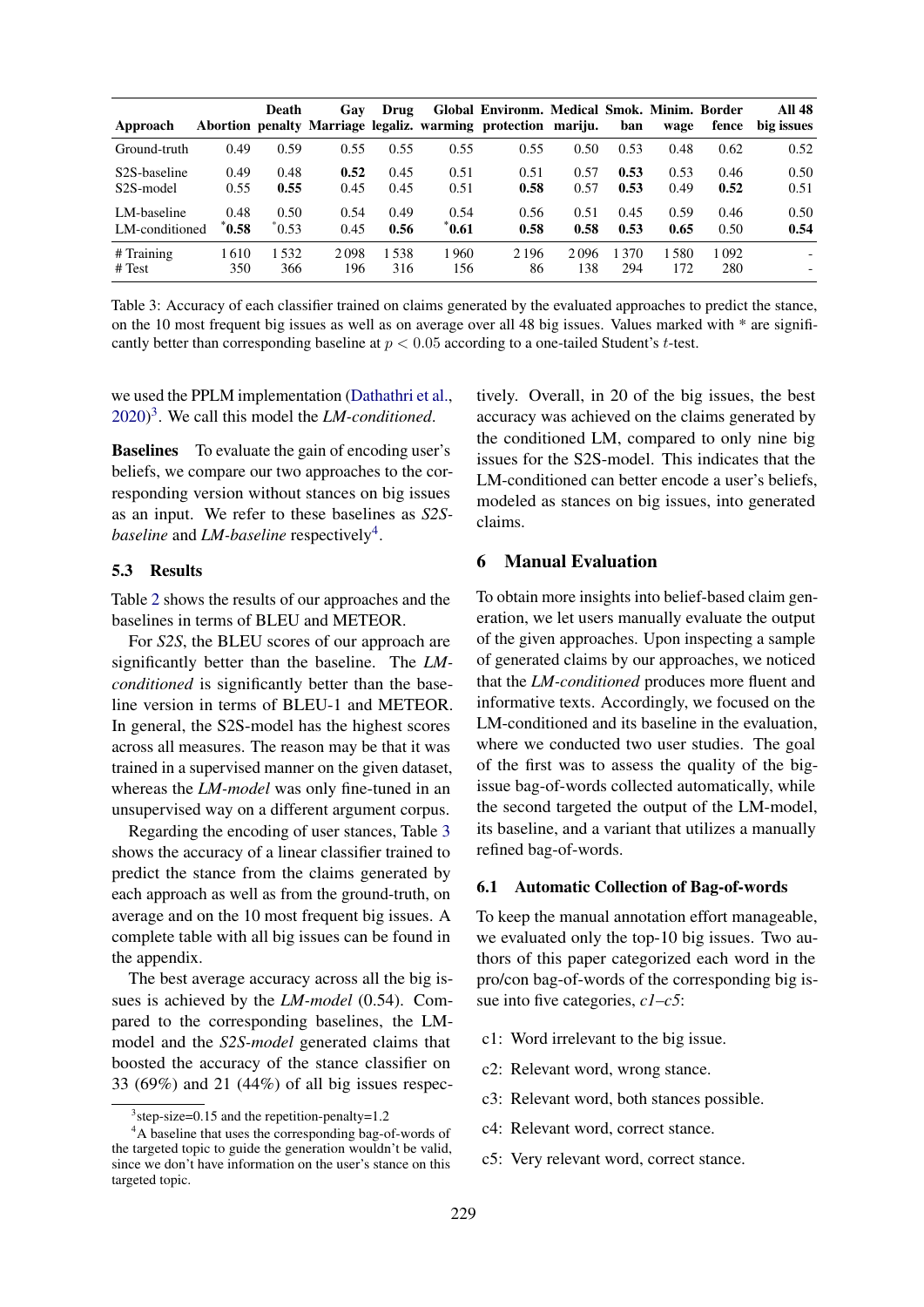<span id="page-6-2"></span>

|                   | <b>Overall</b> |            |        | <b>Relatedness Level 4</b> |     | <b>Relatedness Level 3</b> |     |     | <b>Relatedness Level-2</b> |     |                   |        |
|-------------------|----------------|------------|--------|----------------------------|-----|----------------------------|-----|-----|----------------------------|-----|-------------------|--------|
| Approach          |                | True False | Undec. |                            |     | True False Undec.          |     |     | True False Undec.          |     | <b>True False</b> | Undec. |
| LM-baseline       | 44%            | 34%        | 22%    | 50%                        | 50% | $0\%$                      | 55% | 31% | 14%                        | 27% | 20%               | 53%    |
| LM-conditioned    | 37%            | 32%        | 31%    | 35%                        | 38% | 27%                        | 59% | 41% | $0\%$                      | 13% | 13%               | 74%    |
| LM-cond. (manual) | 45%            | 26%        | 28%    | 50%                        | 31% | 19%                        | 61% | 28% | $1\%$                      | 25% | 18%               | 56%    |
| Ground Truth      | 42%            | 30%        | 28%    | 38%                        | 42% | 19%                        | 64% | 27% | $9\%$                      | 27% | 19%               | 54%    |

Table 4: Manual Evaluation: Percentage of cases for each approach where the majority of annotators predicted the stance of a generated claim on the given big issue correctly (true), incorrectly (false), or could not decide it (Undec.). The overall scores and those for each topic/big-issue relation level are listed.

<span id="page-6-0"></span>

|       | <b>Irrelevant</b> |    | Relevant         |    | <b>Very Relevant</b> |  |  |
|-------|-------------------|----|------------------|----|----------------------|--|--|
| Words | c1                | c2 | c3               | c4 | c5                   |  |  |
| Pro   | 14%               |    | $10\%$ 36\% 34\% |    | 6%                   |  |  |
| Con   | 36%               | 2% | $34\%$ 26\%      |    | 2%                   |  |  |

Table 5: Distribution of the pro/con bag-of-words, averaged across the top-10 big issues, over the five considered categories: c2 means wrong stance, c3 words that fit both stances, and c3 and c4 represent correct stance.

Examples can be found in the appendix. To compute inter-annotator agreement, three big issues were annotated by both annotators, resulting in Cohen's  $\kappa$  of 0.45, reflecting moderate agreement. Afterwards, only one annotator continued the annotations for the other big issues.

Table [5](#page-6-0) shows the distribution of words over categories, averaged across the 10 big issues. For the pro bag-of-words, around 40% of the words are relevant and reflect the right stance, while 36% are relevant but could be used in arguments from both stances. For the con bag-of-words, however, the percentages are lower (28% and 34% respectively). A considerable proportion of words belong to categories c1 and c2, which creates noise that could confuse the conditioning process of the LM. Hence, we also consider a variant of the conditioned LM that uses only relevant words from c4 and c5.

### 6.2 Claim Generation

We evaluate the effectiveness in terms of whether a given generated claim reveals the stance of the given user on a specific big issue as well as how informative the claim is regarding the given topic.

Since not all topics are directly related to the big issues that can be revealed in the generated claims, we manually annotated the relatedness of the top frequent 200 topics in the test dataset to the most frequent 10 big issues, and created the evaluation sample accordingly. In particular, two authors of this paper scored the relatedness of each pair of

topics and big issues on a scale from 1 to 4:

- 4: Topic and big issue are the same. Example: *"gay marriage should be legalized" and "gay marriage"*
- 3: A stance on the topic likely affects the stance on the big issue. Example: *"killing domestic abusers" and "death penalty"*
- 2: A stance on the topic may affect the stance on the big issue. Example: *"morality" and "abortion"*
- 1: Topic and big issue are not related. Example: *"do aliens exist?" and "abortion"*

The two annotators had a Cohen's  $\kappa$  agreement of 0.54. Around 97.4% of all pairs got score 1, 1.1% score 2, 0.8% score 3, and 0.7% score 4. The small percentage of cases that can be evaluated reflects a limitation in the designed evaluation study. However, it still allows us to evaluate the effectiveness of our approach for different levels of relatedness. Given the annotated pairs, we randomly selected 10 pairs from levels 2, 3, and 4 each. For each pair, we then collected all claims on the topic from the test set, where the author specifies a stance on the corresponding big issue. We randomly select 30 claims each, resulting in an evaluation sample of 90 instances.

We used the crowdsourcing platform *MTurk*<sup>[5](#page-6-1)</sup> for evaluation. For each instance, we showed a topic, a claim, and the corresponding big issue to three annotators. The annotators had to perform two tasks: (1) to predict the stance of the user on the corresponding big issue from the text of the claim, and (2) to rate the claim's informativeness regarding the topic on a scale from 1 to 3.

Table [4](#page-6-2) shows the percentage of cases in which the majority of annotators predicted the stance correctly (true), incorrectly (false), or could not decide

<span id="page-6-1"></span><sup>5</sup>A crowd sourcing platform: <https://www.mturk.com/>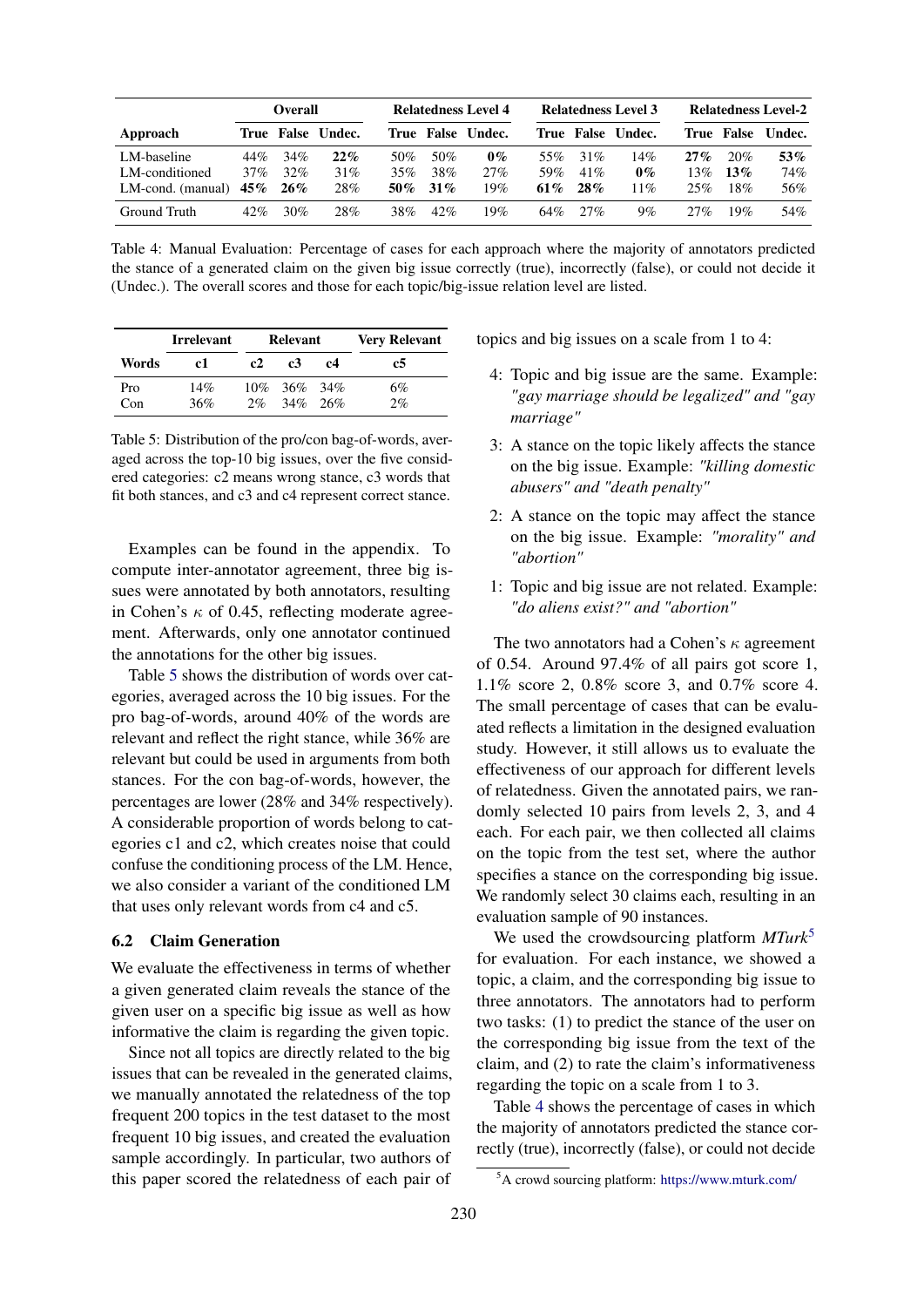<span id="page-7-0"></span>

| Approach          | <b>Overall</b> |     | Level 4 Level 3 Level 2 |     |
|-------------------|----------------|-----|-------------------------|-----|
| LM-baseline       | 1.8            | 2.5 | 1.9                     | 1.4 |
| LM-conditioned    | 2.1            | 2.3 | 2.5                     | 1.5 |
| LM-cond. (manual) | 2.0            | 2.3 | 22                      | 1.5 |
| Ground Truth      | 20             | 1 Q | 18                      | 22  |

Table 6: Manual Evaluation: Mean informativeness of the claims generated by each approach with regard to the topic (1–3, higher is better). The overall scores and those for each topic/big-issue relation level are listed.

about the stance (undec.) from the generated claim. Across the whole sample (Overall), the claims generated by *LM-conditioned (manual)*, the model conditioned on the refined bag-of-words, most often allowed to predict the stance correctly (45%). We thus attribute the low effectiveness of the *LM-model* to the noise generated by the automatic collection of big-issues' bag-of-words, especially seeing that the effectiveness gets better across all levels when eliminating this noise.

Analyzing each relatedness level individually yields more insights. For relatedness level 4, where the topic is the same as the big issue, the *LMconditioned (manual)* generated claims where the majority of the cases with known stance were correct (63%). In level 3, we observe that both versions of our approach outperform the baseline in producing claims that express the correct stance on the corresponding big issue with percentages of 59% and 68% respectively. Finally, at relation level 2, which represents a weak relation between topics and big issues, predicting the stance seems to become hard, as indicated by high percentages of undecided cases. We believe that the weak relatedness made the annotators guess the stance in some cases, leading to unreliable annotations.

Table [6](#page-7-0) shows the average score of all approaches regarding the informativeness of the generated claims. Here, both versions of our approach achieved better scores than the baseline, matching the ground-truth score. We believe that the low scores of the ground-truth claims stem from the noise generated in the claim detection step.

Error Analysis Table [7](#page-7-1) shows some cases from our evaluation. In case (a), even though the model generated a claim focusing on *fundamental rights*, the majority of the annotators was undecided about the stance. Case (b) shows the effect of noise in the bag-of-words: the generated claim reflects a pro stance on abortion, while the ground-truth stance is

<span id="page-7-1"></span>

|                       | (a) $Topic:$ is abortion ok<br>Big issue: (Con) Abortion                                                                                                                                | Level: 4      |
|-----------------------|-----------------------------------------------------------------------------------------------------------------------------------------------------------------------------------------|---------------|
| Approach Claim        |                                                                                                                                                                                         | Stance        |
| LM-cond.              | abortion rights groups argue that the Undec.<br>right to abortion is a fundamental hu-<br>man right.                                                                                    |               |
| LM-<br>baseline       | abortionists are not the only ones who Undec.<br>are against abortion. There are many<br>other people who are against abortion                                                          |               |
|                       | (b) Topic: abortion is right or wrong<br>Big issue: (Con) Abortion                                                                                                                      | Level: 4      |
| <b>Approach Claim</b> |                                                                                                                                                                                         | <b>Stance</b> |
| LM-cond.              | abortion right or wrong is a personal<br>choice. I believe that abortion should<br>be legal because it's the woman"s body<br>and she has every right to do what ever<br>she wants.      | Pro           |
| LM-cond.<br>(manual)  | abortion right or wrong. I believe that Con<br>abortion is murder and should be illegal<br>in all cases except when the mother's<br>life is at stake, rape, incest etc.                 |               |
| (c) $Topic:$ whaling  | Big issue: (Pro) Environmental Protection                                                                                                                                               | Level: 3      |
| <b>Approach Claim</b> |                                                                                                                                                                                         | Stance        |
| LM-cond.              | whaling is a very dangerous and cruel Pro<br>practice. It causes great harm to the<br>environment, animals that are caught<br>in it have their lives cut short by being<br>eaten alive. |               |
| LM-<br>baseline       | whaling is a sport. It is a sport because Undec.<br>it involves a lot of physical exertion and<br>skill.                                                                                |               |
|                       | (d) <i>Topic</i> : should murder be legalized?<br>Big issue: (Pro) Death Penalty                                                                                                        | Level: 2      |
| Approach Claim        |                                                                                                                                                                                         | Stance        |
| LM-cond.              | should murder be legalized? I think Undec.<br>that abortion should not be legal. Abor-<br>tion is killing a baby, and it's wrong to<br>kill an innocent human being.                    |               |
| LM-<br>baseline       | should murder be legalized? I think Undec.<br>so. I think that it should be legalized<br>because it is a good thing                                                                     |               |

Table 7: A selection of claims generated by the different evaluated approaches for the different association levels between topic and big issue discussed in the text.

con. This is avoided in the claim generated by *LMconditioned (manual)*. Case (c) shows a working example of which our approach correctly generated a claim on *whaling* from an environmental perspective when conditioned as such. Case (d) is a level 2 example, indicating limitation in our evaluation, namely, the generated claim reveals a stance on abortion, but we asked about death penalty.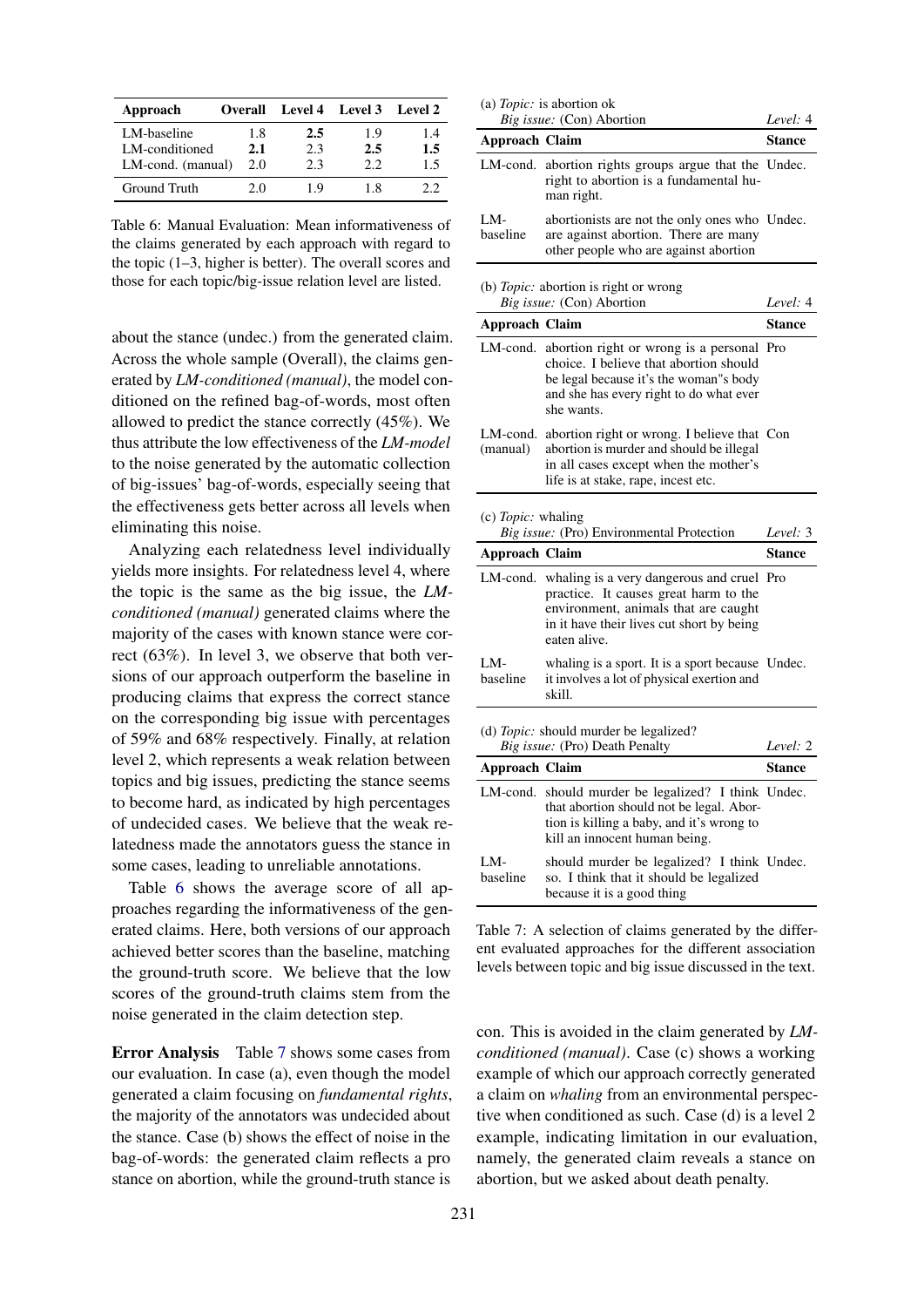#### 7 Conclusion

In this paper, we have proposed to equip argument generation technology with the ability to encode beliefs for two reasons: first, it reflects the human process of synthesizing arguments, and second, it gives more control on the generated arguments leading to a better reach of the audience. For this purpose, we have presented the task of belief-based claim generation. Concretely, we studied the research questions of how to model a user's beliefs as well as how to encode them when generating an argumentative text. We have modeled users' beliefs via their stances on big issues, and used them as an extra input in our approaches.

Our automatic evaluation has provided evidence of the applicability of encoding beliefs into argumentative texts. In manual studies, we found that limitations in the effectiveness of our approach stem from noise produced by the automatic collection of a bag-of-words. The findings of this paper lay the ground to investigate the role of beliefs in generating arguments that reach their audience.

We point out that ethical issues arise, when tuning arguments to affect specific people, such as attempts to manipulate them. While the task and settings considered here are rather too fundamental to already make these issues critical, future work should pay attention to them. Our goal is to develop systems that bring people together.

### Acknowledgments

We thank the anonymous reviewers for their helpful feedback. This work was partially supported by the German Research Foundation (DFG) within the Collaborative Research Center "On-The-Fly Computing" (SFB 901/3) under the project number 160364472.

#### References

- <span id="page-8-12"></span>Yamen Ajjour, Henning Wachsmuth, Johannes Kiesel, Martin Potthast, Matthias Hagen, and Benno Stein. 2019. Data acquisition for argument search: The args.me corpus. In *Proceedings of the 42nd Edition of the German Conference on Artificial Intelligence*, page 48?59.
- <span id="page-8-4"></span>Milad Alshomary, Shahbaz Syed, Martin Potthast, and Henning Wachsmuth. 2020. [Target inference in](https://doi.org/10.18653/v1/2020.acl-main.399) [argument conclusion generation.](https://doi.org/10.18653/v1/2020.acl-main.399) In *Proceedings of the 58th Annual Meeting of the Association for Computational Linguistics*, pages 4334–4345, Online. Association for Computational Linguistics.
- <span id="page-8-3"></span>Yonatan Bilu, Daniel Hershcovich, and Noam Slonim. 2015. [Automatic claim negation: Why, how and](https://doi.org/10.3115/v1/W15-0511) [when.](https://doi.org/10.3115/v1/W15-0511) In *Proceedings of the 2nd Workshop on Argumentation Mining*, pages 84–93, Denver, CO. Association for Computational Linguistics.
- <span id="page-8-8"></span>Giuseppe Carenini and Johanna D Moore. 2006. Generating and evaluating evaluative arguments. *Artificial Intelligence*, 170(11):925–952.
- <span id="page-8-11"></span>Tuhin Chakrabarty, Christopher Hidey, and Kathleen McKeown. 2019. Imho fine-tuning improves claim detection. In *Proceedings of the 2019 Conference of the North American Chapter of the Association for Computational Linguistics: Human Language Technologies, Volume 1 (Long and Short Papers)*, pages 558–563.
- <span id="page-8-9"></span>Wei-Fan Chen, Henning Wachsmuth, Khalid Al Khatib, and Benno Stein. 2018. [Learning to flip the bias of](http://aclweb.org/anthology/W18-6509) [news headlines.](http://aclweb.org/anthology/W18-6509) In *Proceedings of the 11th International Conference on Natural Language Generation*, pages 79–88. Association for Computational Linguistics.
- <span id="page-8-6"></span>Sumanth Dathathri, Andrea Madotto, Janice Lan, Jane Hung, Eric Frank, Piero Molino, Jason Yosinski, and Rosanne Liu. 2020. [Plug and play language mod](https://openreview.net/forum?id=H1edEyBKDS)[els: A simple approach to controlled text generation.](https://openreview.net/forum?id=H1edEyBKDS) In *International Conference on Learning Representations*.
- <span id="page-8-10"></span>Jacob Devlin, Ming-Wei Chang, Kenton Lee, and Kristina Toutanova. 2018. Bert: Pre-training of deep bidirectional transformers for language understanding. *arXiv preprint arXiv:1810.04805*.
- <span id="page-8-7"></span>Esin Durmus and Claire Cardie. 2018. [Exploring the](https://doi.org/10.18653/v1/N18-1094) [role of prior beliefs for argument persuasion.](https://doi.org/10.18653/v1/N18-1094) In *Proceedings of the 2018 Conference of the North American Chapter of the Association for Computational Linguistics: Human Language Technologies, Volume 1 (Long Papers)*, pages 1035–1045, New Orleans, Louisiana. Association for Computational Linguistics.
- <span id="page-8-0"></span>Frans H van Eemeren and Peter Houtlosser. 1999. Strategic manoeuvring in argumentative discourse. *Discourse studies*, 1(4):479–497.
- <span id="page-8-5"></span>Roxanne El Baff, Henning Wachsmuth, Khalid Al Khatib, Manfred Stede, and Benno Stein. 2019. [Computational argumentation synthesis as a lan](https://doi.org/10.18653/v1/W19-8607)[guage modeling task.](https://doi.org/10.18653/v1/W19-8607) In *Proceedings of the 12th International Conference on Natural Language Generation*, pages 54–64, Tokyo, Japan. Association for Computational Linguistics.
- <span id="page-8-1"></span>Matthew Feinberg and Robb Willer. 2015. From gulf to bridge: When do moral arguments facilitate political influence? *Personality and Social Psychology Bulletin*, 41(12):1665–1681.
- <span id="page-8-2"></span>David M Godden. 2010. The importance of belief in argumentation: Belief, commitment and the effective resolution of a difference of opinion. *Synthese*, 172(3):397–414.